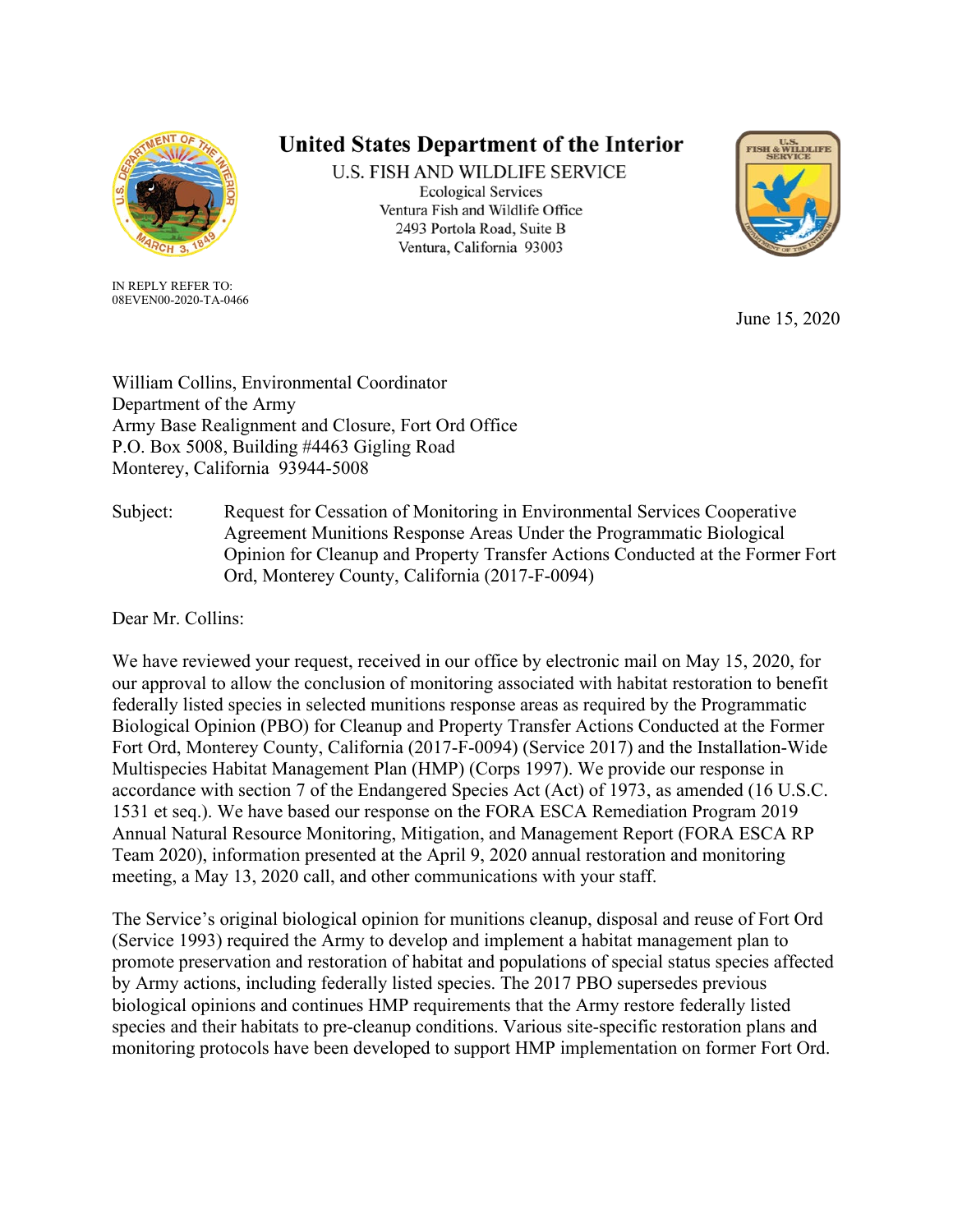## William Collins 2

The Army is requesting Service approval to conclude monitoring in munitions response areas placed under the ownership and management of the Fort Ord Reuse Authority (FORA) via an Environmental Services Cooperative Agreement (ESCA) entered into on March 31, 2007. FORA has conducted restoration and monitoring under the PBO since receiving these lands in 2009, though the Army is responsible for reaching restoration success criteria. Success criteria for FORA Interim Action Ranges are defined in the Habitat Restoration Plan for the Interim Action Ranges (FORA ESCA RP Team 2013), and monitoring methods are described in Revisions of Protocol for Conducting Vegetation Monitoring for Compliance with the Installation-Wide Multispecies Habitat Management Plan, Former Fort Ord (Tetra Tech and EcoSystems West 2015). The FORA-ESCA program closes at the end of June 2020, after which FORA lands will be transferred to another owner.

All success criteria for restoration activities within FORA munitions response areas have been met, with the exception of percent vegetative cover at the Interim Action Ranges North Range 44 and South Range 44 small scale excavation areas (FORA ESCA RP Team 2020). However, these areas have increased in native species cover and are on a trajectory to meet the required 50 percent cover success criterion. Mean frequency graphs indicate the process of succession is well underway, with high frequencies of subshrub species and increasing frequencies of most shrub species. Based on the trajectory of recovery of native vegetation the Army has concluded that no further biological monitoring by FORA or the ESCA Remediation Program is required, and FORA's project activities should be considered successfully completed.

Following the transfer of FORA-owned lands, the Army will monitor vegetative cover at North and South Range 44 small scale excavation areas to ensure habitat recovery continues. The exact methods and timing of monitoring will be coordinated with the Service, but at minimum the Army will use aerial imagery for assessment of vegetative cover within two to five years of the last FORA-ESCA monitoring event.

The Service agrees based on monitoring data that native vegetation in North and South Range 44 small scale excavation areas is on a trajectory to recovery, and that habitat monitoring by FORA and the ESCA Remediation Program in these and other areas under FORA jurisdiction may conclude. We expect to coordinate with the Army and future landowner to determine appropriate monitoring methods to ensure that habitat restoration success criteria are fully met in the North and South Range 44 small scale excavation areas in coming years. We also would appreciate receiving notification from the Army when the subject lands are transferred following the conclusion of the FORA-ESCA program, including the entity to whom FORA lands are transferred.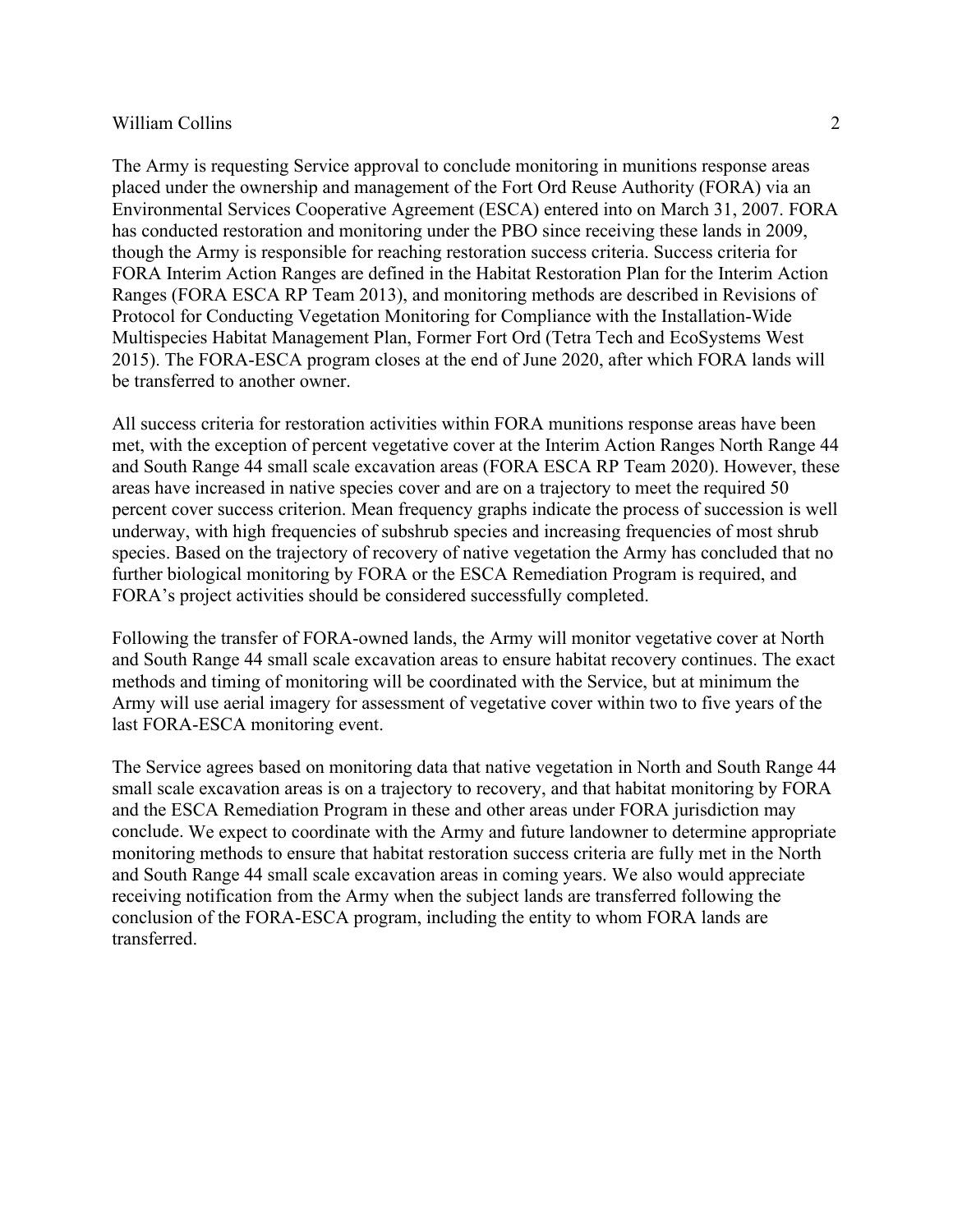William Collins 3

If you have any questions, please contact Mark Ogonowski of my staff at (805) 644-1766 ext. 53350, or by electronic mail at mark\_ogonowski@fws.gov.

Sincerely,

LEILANI TAKANO Digitally signed by LEILANI TAKANO Date: 2020.06.15 17:12:48 -07'00'

Leilani Takano Assistant Field Supervisor

cc: Peter Boucher, CDFW

Josh Metz, FORA